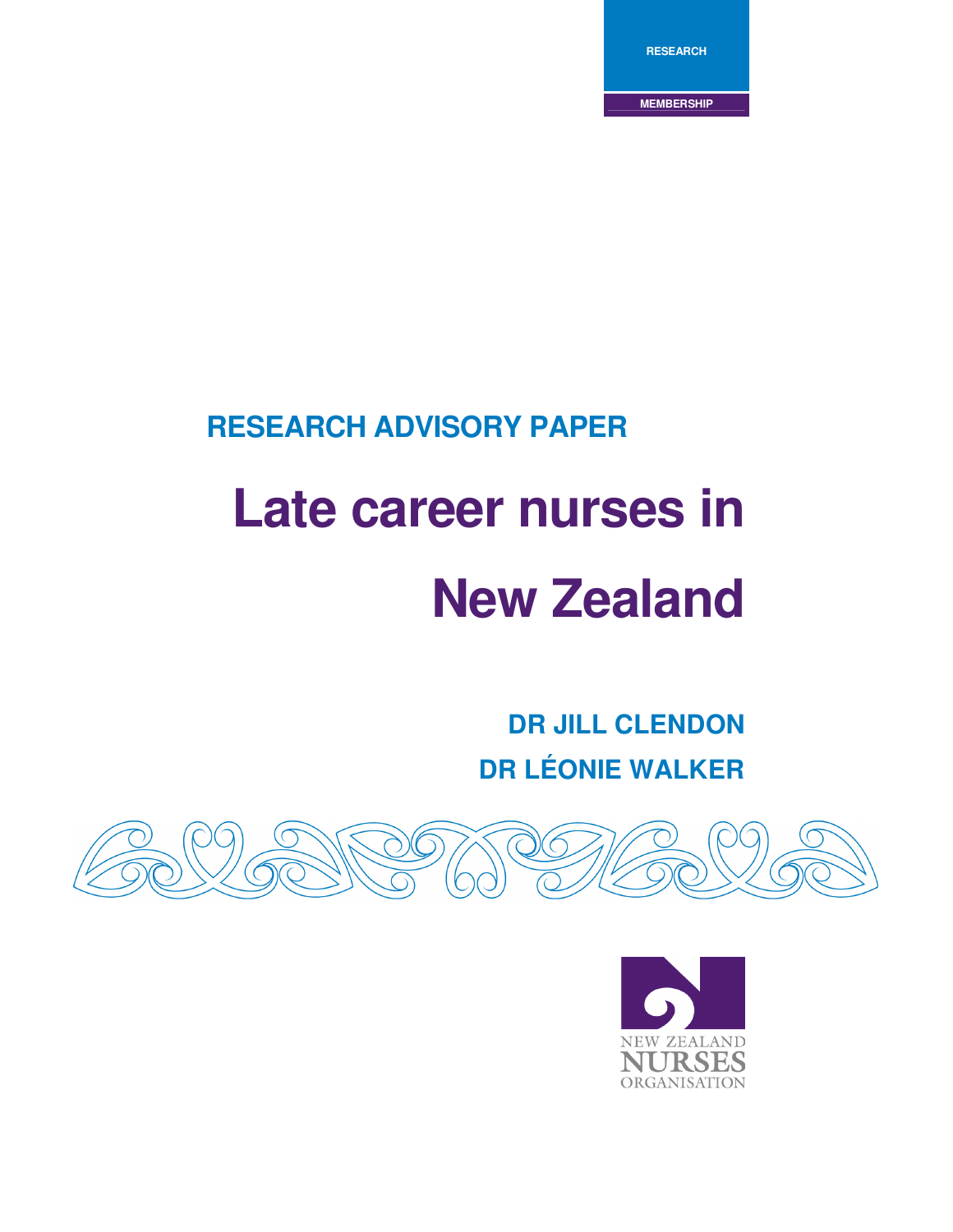# **Introduction**

New Zealand nurses are ageing. The median age of the New Zealand nurse (including registered and enrolled nurses and nurse practitioners) is 46.7 years (Nursing Council of New Zealand, 2010). This is up from 42.6 years in 1998 and 44.8 years in 2002 (Nursing Council of New Zealand, 2002). Over 40% of the nursing workforce are now aged over 50 years and 3.5% are aged over 65 (Nursing Council of New Zealand, 2010). A large cohort of nurses will be reaching retirement age in the next 10 to 15 years and yet little New Zealand work has been undertaken to identify how the retirement of this cohort will affect the nursing workforce and/or the New Zealand health sector in general. While the statistics suggest that most nurses retire at some time between 50 and 65 years of age, increasing longevity and increasing health into older age are likely factors that may keep nurses working longer. It is important that further work is done to explore the factors surrounding nurse retirement intentions. In addition, little is known of the support needs of nurses aged over 50 in the New Zealand workplace nor those factors that will serve to retain them in nursing work. This study has sought to determine the characteristics of nurses working in New Zealand born before 1960; their experiences in the workplace; the factors that contribute to them remaining in or leaving nursing as a profession; and their retirement intentions.

### **Method**

An on-line survey was extensively and iteratively designed and piloted following a review of the literature, and consultation with New Zealand Nursing Organisation (NZNO) members, professional and industrial staff. The questionnaire covered a range of aspects pertinent to the age group (qualifications and nursing experience, nursing employment (including settings, field, shift patterns), intentions related to changing employment or retirement (including factors that influence intentions to retire), specific questions about experience of working as late career nurses, a validated health score (EQ5D) (Euroquol 1990) along with demographic details. For those recently retired, a section related to age, health and precipitating factors relating to retirement was provided.

As the research was designed to ascertain the experiences of nurses who were aged over fifty, NZNO members were identified from the membership database by date of birth and registration status as the primary cohort. The web-based survey was undertaken in February and March 2012. The project was described in an article in the nursing journal Kai Tiaki Nursing New Zealand, and invitations to participate were sent by e-mail link, along with a covering letter. A reminder e-mail was sent two weeks after the initial invitation to all who had not responded to the first invitation.

The quantitative data were analysed using descriptive statistics and STATISTICA 8. The free text responses were grouped thematically using NVivo 9 software.

Ethical approval was received from the New Zealand Multi Region Ethics committee: MEC/12/EXP/017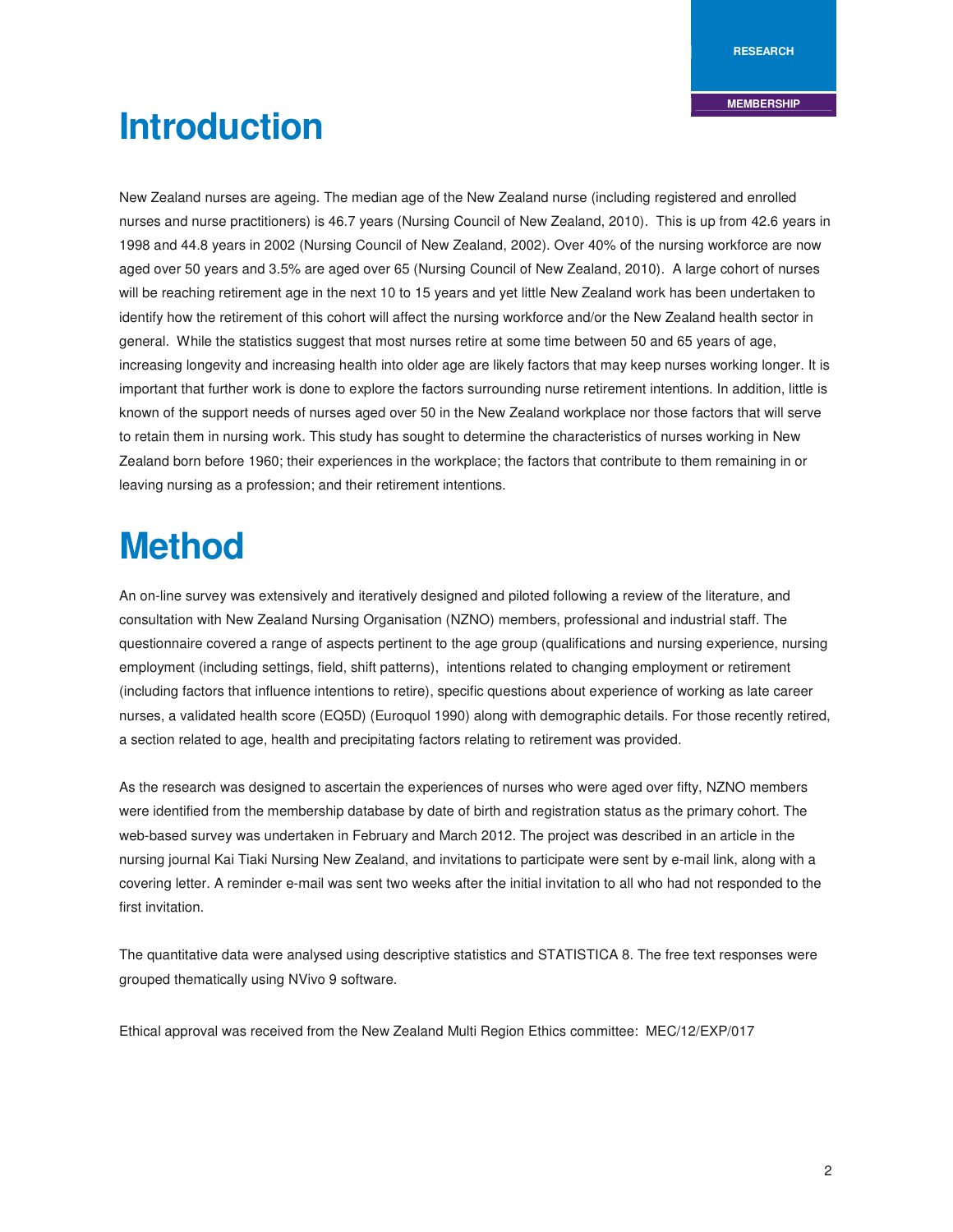**RESEARCH**

#### **MEMBERSHIP**

## **Results**

#### **Demographic characteristics**

The survey link was e-mailed to 5683 eligible registered and enrolled nurse members of NZNO. 3273 responses were received, a response rate of 57.6%. The majority of respondents were registered nurses (84.97%, N=2781). Enrolled nurses comprised 8.04% (N=263) of respondents along with 28 midwives and 19 nurse practitioners. The sample showed good correspondence with Nursing Council of New Zealand data (Nursing Council of New Zealand, 2010) for age, ethnicity, employment sector and geographical spread for nurses aged over 50. Males were slightly under represented.

#### **Employment**

Respondents were very experienced with over 80% having been in the workforce for over 20 years. Most worked in DHBs (45.4%, N=1477) and primary health care (20.3%, N=660). The majority (87%) were also employed in permanent positions with approximately 47% working part-time and 45% working full time.

Over 40% of the cohort (41.46%, N=1345) worked shifts. 63% of nurses who worked shifts (N=954) worked eight hour shifts, and 59% (N=884) worked rostered and rotating shifts. When compared with data from the NZNO employment survey (Walker, 2009), late career nurses are less likely to work permanent night shifts but more likely to work rostered and rotating shifts than nurses of all age groups

When asked what they thought the physical and mental effects of shift work were, survey respondents were evenly divided in their replies with many noting that shifts worked well for them, while others thought shift work affected their health. Those in partnered relationships (e.g. married) appeared to cope slightly better with shift work when compared to their non-partnered colleagues. The main effects of shift working were the negative impact on family and social relationships – in particular, the ability to socialise with friends, take part in sports activities (particularly team sports), or become involved in night classes or similar activities that required a regular commitment – and the effects on physical and mental health including sleep disruption and fatigue. Respondents also noted the significance of employer rostering practices on their ability to cope with shift work (particularly coping with rostered and rotating shifts that include night shift), their decreasing tolerance to shift work as they age, and the coping mechanisms they had developed to manage the requirements of shiftwork.

#### **Health status**

The survey utlised a modified EQ5D survey to explore late career nurses health status. New Zealand female nurses rank themselves as significantly healthier at all age groups when compared to New Zealand women in general. Of particular note is the increasing mean score of New Zealand nurses as they age compared with the decreasing mean score of New Zealand women in general as they age. The older the New Zealand nurse, the healthier they consider themselves. This increasing level of health suggests that nurses who may be 'unhealthy' are unable to cope with nursing work and either retire or move into other areas of work as they age, leaving only those who consider themselves 'healthy' still working into their 70s. Other reasons for these findings include the fact that nursing as an occupation brings nurses into contact with people who are generally unwell or experiencing some type of disability – when comparing themselves to others, nurses may consider their own position healthier. A third possibility is that nurses look after their health better than NZ women in general. Further research is required.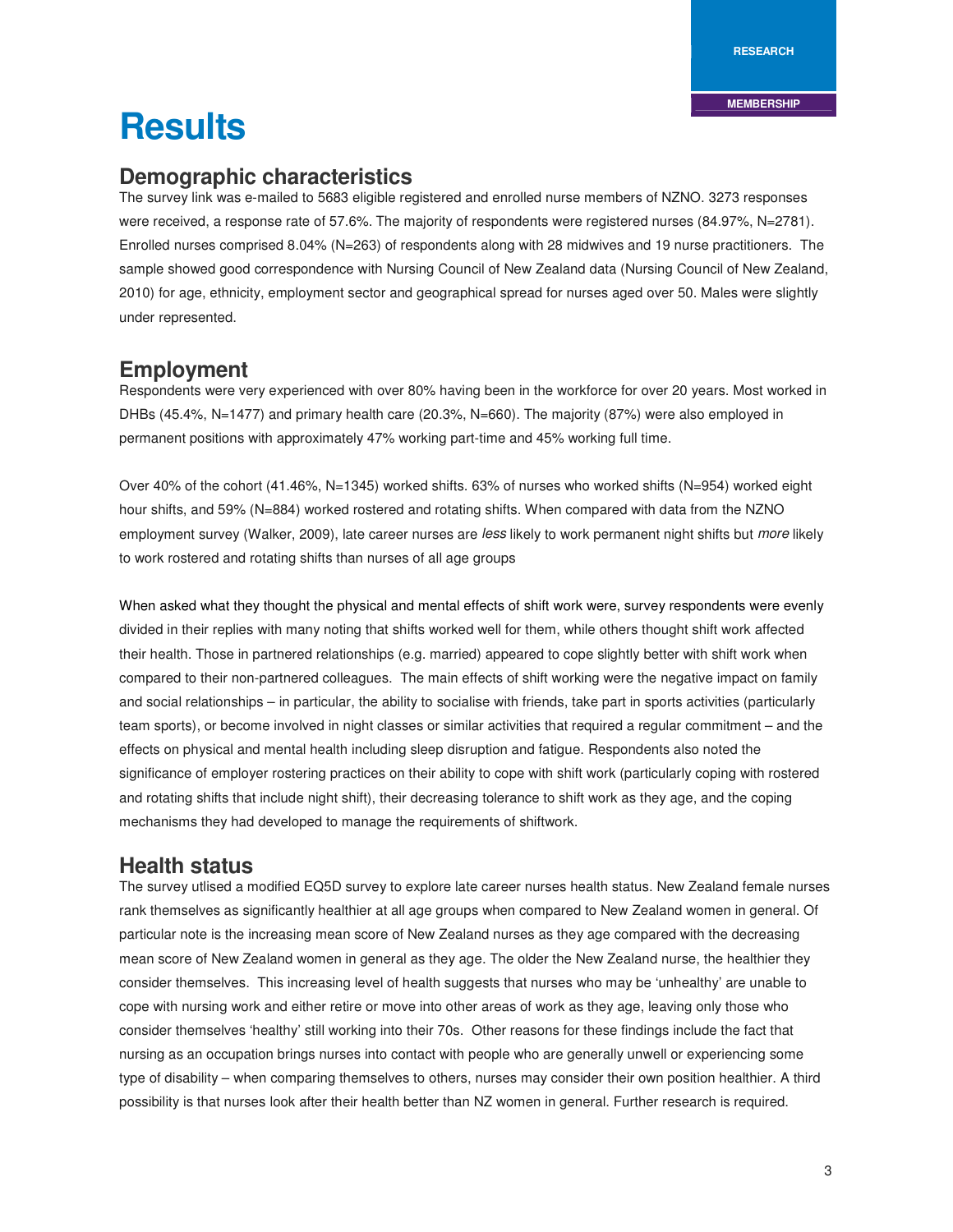While there does appear to be a possible link between shift work and health status there was no statistically significant relationship between those working regular hours and those working rostered and rotating shifts or permanent night shift in terms of health status, levels of pain, anxiety or activities of daily living. There is a clear relationship between the proximity of retirement plans and EQ5D score with those planning to retire sooner having a lower perceived health score.

#### **Experiences of being a late career nurse**

A series of questions on the experiences of being a late career nurse were asked in the survey. In general most respondents had positive experiences of being older in the workplace with the majority feeling empowered to speak out, confident in their skills and respected in the workplace. Most thought that patients have more confidence in them as they are older and most have supportive home and work lives. Of interest, half of respondents agreed that experience was not as valued as qualifications and half disagreed. 28% felt expected to cover staffing shortfalls as it was assumed they have no care-giving responsibilities at home, and 42% feel challenged by technological changes in the workplace

#### **Retirement**

Given the ageing nursing workforce, of particular interest are the retirement intentions of nurses aged over 50. While 43% either didn't know or didn't intend to retire, 57.2% of respondents intend to retire within the next 10 years. When considered by age, the younger the respondent, the more likely they were to intend to retire at 65-67. As nurses age, it appears that their intention to retire at a certain age shifts to a later age. This has some implications for recruitment and retention strategies and for longer term workforce planning. While our data clearly demonstrates that most nurses have retired by the time they reach 70, the intended retirement age does appear to push out as the nurse gets closer to retirement. If the large cohort of nurses that intend to retire within the next 10 to 15 years can be decreased in size, through strategies targeted at pushing out the intended retirement age, the resulting predicted nursing workforce shortage may be alleviated. A number of hypotheses derived from the literature were then examined for their likely contribution to wishing to retire earlier than 65. These included relationship status, perception of nurses' own health status and financial resources. Experiences of aspects of nursing as an older nurse including the physical, emotional and cognitive challenges, rewards, and encountering ageism were also examined. Of those who worked shift work, the majority had no intention of changing from shift work to normal hours at any stage during the following years (72.2%, N=1930). While the health effects of shift work are relatively well known, it is of interest that such a large number of nurses who work shift work have no intention of changing these hours prior to retirement. Whether this is due to patterns of work that have been ingrained over many years or for some other reason is unknown and further work is required.

#### **Financial resources and planning**

Financial planning for retirement may have an impact on nurse's retirement intentions. We asked what type of financial planning nurses had undertaken for retirement. 75.9% had a Kiwisaver plan (a New Zealand earnings related saving scheme) and 46.54% of respondents identified holding another type of superannuation savings plan. Few employers offered access to financial advice with only 17.9% of respondents indicating that had access to this type of support. Married nurses were slightly more likely to hold other superannuation savings plans than nonmarried nurses and slightly less likely to hold a Kiwisaver plan. Unexpectedly, British or Australian nurses were no more likely to have additional superannuation funds than NZ European nurses, though NZ Māori nurses were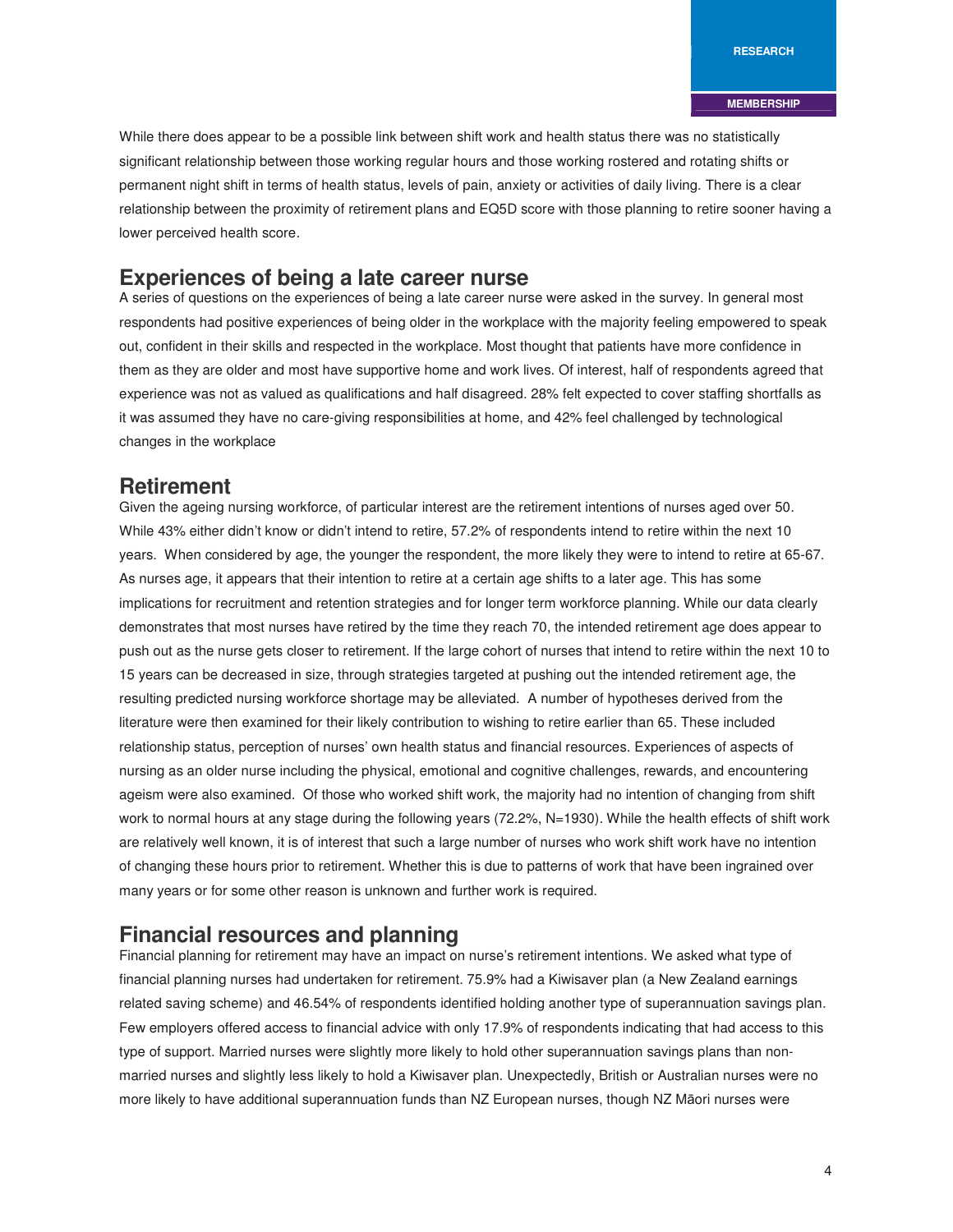slightly less likely to have additional superannuation funds. Predictions that the large

contingent of ex-NHS nurses would retire (as currently able) at 55 with a pension from the UK are therefore unlikely to be widely applicable.

While nurses who have a Kiwisaver plan are slightly less worried about how they will financially manage in retirement than those who don't, as a whole, 59.75% (N=1890) of respondents were worried about how they were going to manage financially in retirement regardless of whether they hold a retirement plan or not. This may reflect the influence of current governmental / media rhetoric regarding the country's financial situation and the cost of superannuation.

#### **Qualitative data related to retirement decision**

Over 300 free text comments were made in response to questions related to retirement planning and other factors related to decisions to retire, and these could be themed under the following broad headings: financial preparedness; moving to Australia; health (physical and cognitive) and safe functioning; workload; shift work requirements; flexibility; embeddedness; and ageism. These are available in the full report.

#### **Factors that would aid retention/delay retirement**

Respondents identified a range of items that would contribute to them remaining in nursing. Better pay, more appreciation of their work, and better access to continuing education are the most important contributors to nurses aged over 50 remaining in the workplace These responses did not reflect the importance given in the free text section to shift choice, though better pay and access to flexible hours scored highly.

There were some clear differences in the relative importance of pay in delaying retirement by health sector. So while, from the free text data supplied, better pay, retirement saving and access to financial planning may reduce the number of years service needed to build a secure retirement income (assisting earlier retirement) better pay alone may help retain nurses in the 'younger' older age group (50-55) who currently leave at that age in significant numbers.

Respondents were also given a range of possible suggestions for the specific things that workplaces could do to support them as late career nurses in the workplace. Ensuring safe staffing was the most commonly chosen, indicating that ensuring manageable workload, appropriate skill mix and numbers of nursing staff remains one of the most important aspects of retaining nurses in the workplace. Flexible work options and providing career options that support transition to retirement were also popular options. Top of the list by a long way was safe staffing – related to both workload and feeling able to offer safe, high quality care. Also important, concurring with the free text responses are flexible work options. The provision of workplace aids such as eyesight & hearing support, ergonomic seating and lifting ranked much lower than the flexible work options.

#### **Challenges in the workplace**

Respondents were asked if they faced any specific challenges in the workplace due to their age. Nearly 30% (N=920, 28.6%) indicated they do face challenges related to their age and over 1100 free text comments were made in relation to this question. Free text comments expanded on the types of challenges nurses identified and thematic analysis identified a range of themes that capture the nurses' experiences. The main challenges related to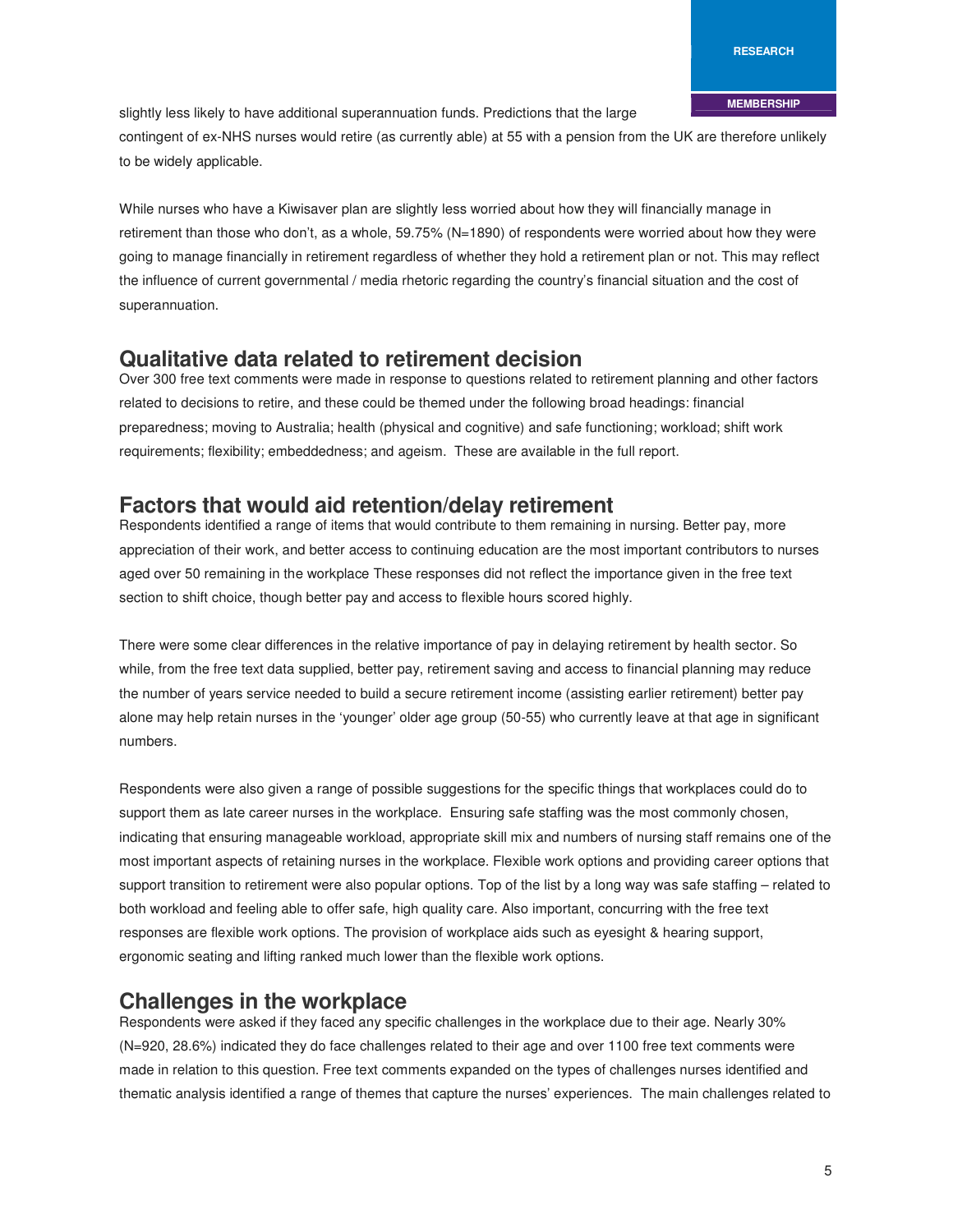physical (including workload, fatigue & coping with shift work), keeping up with technology, and lack of recognition including ageism.

### **Recommendations**

If the large cohort of nurses that intend to retire within the next 10 to 15 years can be decreased in size, through strategies targeted at pushing out the intended retirement age, the resulting predicted nursing workforce shortage may be alleviated.

Strategies are required to delay retirement and aid productive safe retention of older nurses:

#### Strategies for employers include:

- > Ensuring safe staffing and skill mix on every shift
- > Examining rostering practices
- > Increasing flexible employment options such as permanent, fixed shifts, part time and job share options;
- > career planning with late career nurses including the potential of less physical roles;
- > ensuring older nurses are valued and empowered in the workplace.

#### Strategies for NZNO should include:

- > Development of two resources for nurses:
	- one identifying strategies for managing shift work
	- another examining the implications of a multi-generation workforce and how to manage this in the workplace

Acknowledgements

The New Zealand Nurses Organisation, and the authors, would like to acknowledge the hard work and dedication of all those nurses over 50 in the New Zealand workforce. We thank you for your contribution to this research.

#### **Reproduction of material**